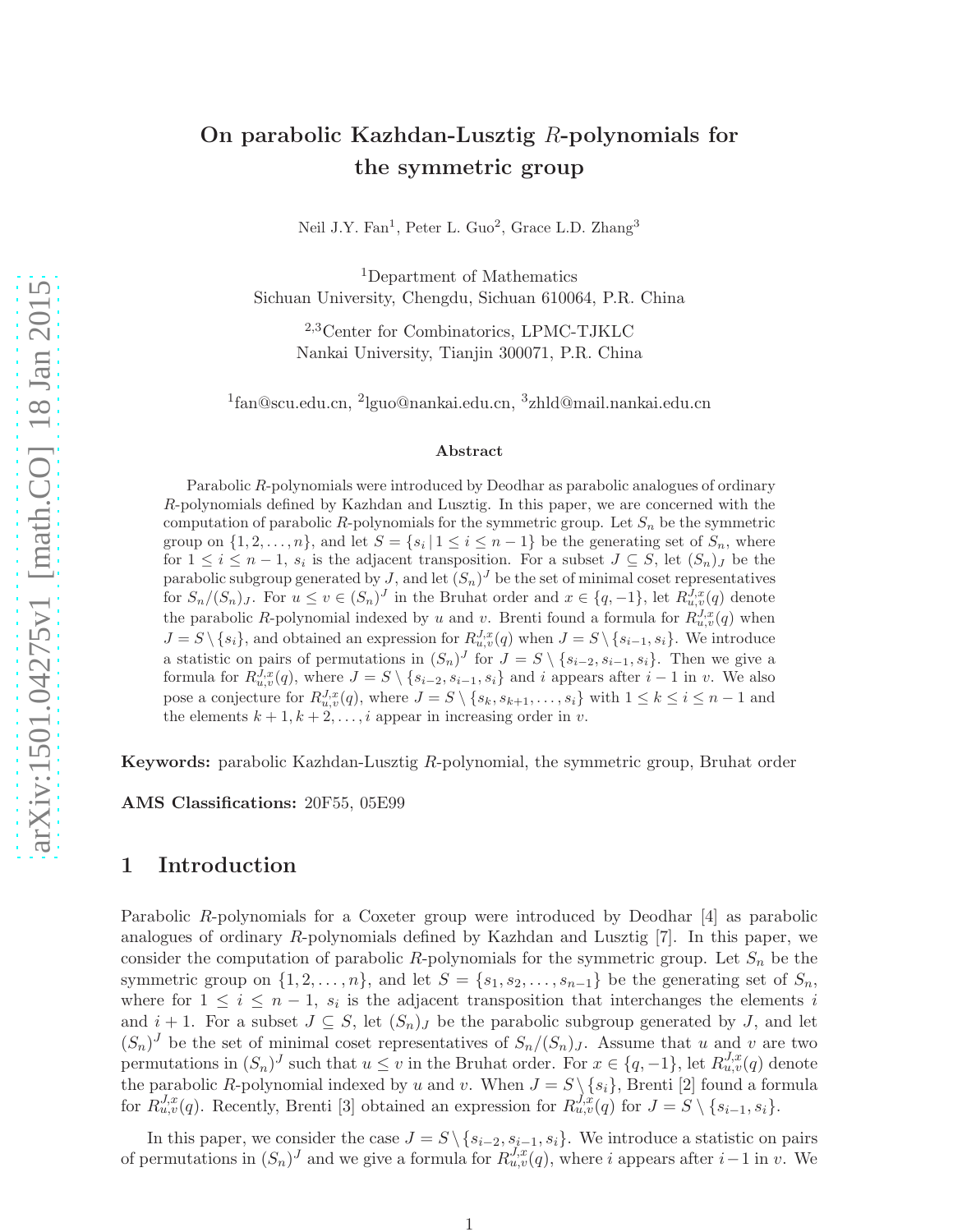also conjecture a formula for  $R_{u,v}^{J,x}(q)$ , where  $J = S \setminus \{s_k, s_{k+1}, \ldots, s_i\}$  with  $1 \leq k \leq i \leq n-1$ and the elements  $k + 1, k + 2, \ldots, i$  appear in increasing order in v.

Let us begin with some terminology and notation. For a Coxeter group  $W$  with a generating set S, let  $T = \{wsw^{-1} | w \in W, s \in S\}$  be the set of reflections of W. For  $w \in W$ , the length  $\ell(w)$  of w is defined as the smallest k such that w can be written as a product of k generators in S. For  $u, v \in W$ , we say that  $u \leq v$  in the Bruhat order if there exists a sequence  $t_1, t_2, \ldots, t_r$ of reflections such that  $v = ut_1t_2 \cdots t_r$  and  $\ell(ut_1 \cdots t_i) > \ell(ut_1 \cdots t_{i-1})$  for  $1 \leq i \leq r$ .

For a subset  $J \subseteq S$ , let  $W_J$  be the parabolic subgroup generated by J, and let  $W^J$  be the set of minimal right coset representatives of  $W/W_J$ , that is,

$$
W^{J} = \{ w \in W \, | \, \ell(sw) > \ell(w), \text{ for all } s \in J \}. \tag{1.1}
$$

We use  $D_R(w)$  to denote the set of right descents of w, that is,

$$
D_R(w) = \{ s \in S \mid \ell(ws) < \ell(w) \}. \tag{1.2}
$$

For  $u, v \in W^J$ , the parabolic R-polynomial  $R_{u,v}^{J,x}(q)$  can be recursively determined by the following property.

**Theorem 1.1** (Deodhar [4]) Let  $(W, S)$  be a Coxeter system and J be a subset of S. Then, for each  $x \in \{q, -1\}$ , there is a unique family  $\{R_{u,v}^{J,x}(q)\}_{u,v \in W^J}$  of polynomials with integer coefficients such that for all  $u, v \in W<sup>J</sup>$ ,

(i) if  $u \nleq v$ , then  $R_{u,v}^{J,x}(q) = 0$ ;

(ii) if 
$$
u = v
$$
, then  $R_{u,v}^{J,x}(q) = 1$ ;

(iii) if  $u < v$ , then for any  $s \in D_R(v)$ ,

$$
R_{u,v}^{J,x}(q) = \begin{cases} R_{us,vs}^{J,x}(q), & \text{if } s \in D_R(u), \\ qR_{us,vs}^{J,x}(q) + (q-1)R_{u,vs}^{J,x}(q), & \text{if } s \notin D_R(u) \text{ and } us \in W^J, \\ (q-1-x)R_{u,vs}^{J,x}(q), & \text{if } s \notin D_R(u) \text{ and } us \notin W^J. \end{cases}
$$

Notice that when  $J = \emptyset$ , the parabolic R-polynomial  $R_{u,v}^{J,x}(q)$  reduces to an ordinary Rpolynomial  $R_{u,v}(q)$ , see, for example, Björner and Brenti [1, Chapter 5] or Humphreys [6, Chapter 7. The parabolic R-polynomials  $R_{u,v}^{J,x}(q)$  for  $x = q$  and  $x = -1$  satisfy the following relation, so that we only need to consider the computation for the case  $x = q$ .

**Theorem 1.2** (Deodhar [5, Corollary 2.2]) For  $u, v \in W^J$  with  $u \leq v$ ,

$$
q^{\ell(v)-\ell(u)} R_{u,v}^{J,q}\left(\frac{1}{q}\right) = (-1)^{\ell(v)-\ell(u)} R_{u,v}^{J,-1}(q).
$$

There is no known explicit formula for  $R_{u,v}^{J,x}(q)$  for a general Coxeter system  $(W, S)$ , and even for the symmetric group. When  $W = S_n$ , Brenti [2, 3] found formulas for  $R_{u,v}^{J,x}(q)$  for certain subsets J, namely,  $J = S \setminus \{s_i\}$  or  $J = S \setminus \{s_{i-1}, s_i\}$ . To describe the formulas for the parabolic  $R$ -polynomials obtained by Brenti  $[2, 3]$ , we recall some statistics on pairs of permutations in  $(S_n)^J$  with  $J = S \setminus \{s_i\}$  or  $J = S \setminus \{s_{i-1}, s_i\}.$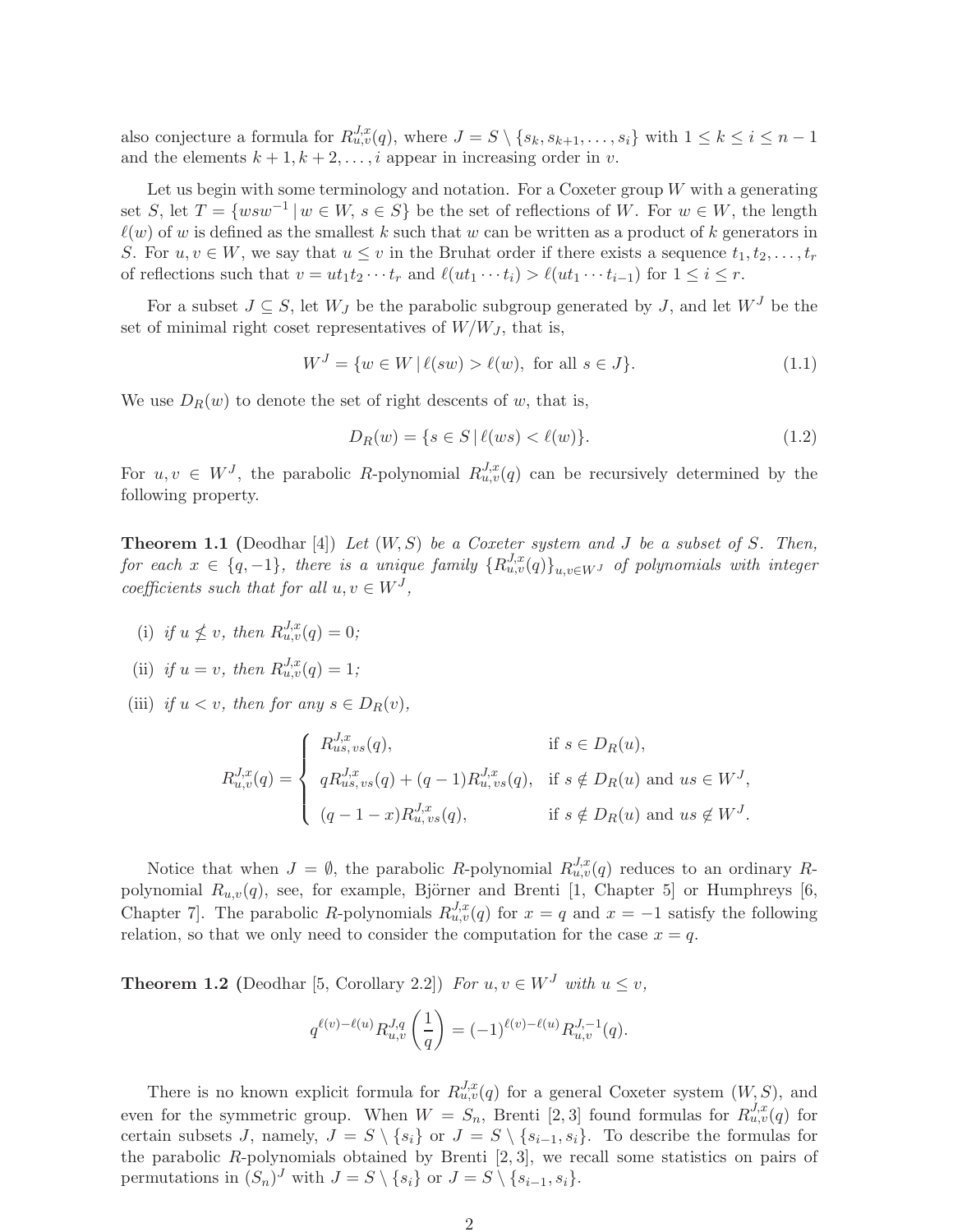A permutation  $u = u_1 u_2 \cdots u_n$  in  $S_n$  is also considered as a bijection on  $\{1, 2, \ldots, n\}$  such that  $u(i) = u_i$  for  $1 \leq i \leq n$ . For  $u, v \in S_n$ , the product uv of u and v is defined as a bijection such that  $uv(i) = u(v(i))$  for  $1 \leq i \leq n$ . For  $1 \leq i \leq n-1$ , the adjacent transposition  $s_i$  is the permutation that interchanges the elements i and  $i + 1$ . The length of a permutation  $u \in S_n$ can be interpreted as the number of inversions of  $u$ , that is,

$$
\ell(u) = |\{(i, j) | 1 \le i < j \le n, \ u(i) > u(j)\}|. \tag{1.3}
$$

By (1.2) and (1.3), the right descent set of a permutation  $u \in S_n$  is given by

$$
D_R(u) = \{ s_i \mid 1 \le i \le n-1, \ u(i) > u(i+1) \}.
$$

When  $J = S \setminus \{s_i\}$ , it follows from (1.1) and (1.3) that a permutation  $u \in S_n$  belongs to  $(S_n)^J$  if and only if the elements  $1, 2, \ldots, i$  as well as the elements  $i + 1, i + 2, \ldots, n$  appear in increasing order in  $u$ , or equivalently,

$$
u^{-1}(1) < u^{-1}(2) < \cdots < u^{-1}(i)
$$
 and  $u^{-1}(i+1) < u^{-1}(i+2) < \cdots < u^{-1}(n)$ .

For  $n \geq 1$ , we use [n] to denote the set  $\{1, 2, ..., n\}$ . For  $J = S \setminus \{s_i\}$  and  $u, v \in (S_n)^J$ , let

$$
D(u, v) = v^{-1}([i]) \setminus u^{-1}([i]).
$$

For  $1 \leq j \leq n$ , let

$$
a_j(u,v) = |\{r \in u^{-1}([i]) \mid r < j\}| - |\{r \in v^{-1}([i]) \mid r < j\}|.
$$

Brenti [2] obtained the following formula for  $R_{u,v}^{J,x}(q)$ , where  $J = S \setminus \{s_i\}$ .

**Theorem 1.3** (Brenti [2, Corollary 3.2]) Let  $J = S \setminus \{s_i\}$ , and let  $u, v \in (S_n)^J$  with  $u \leq v$ . Then

$$
R_{u,v}^{J,q}(q) = (-1)^{\ell(v)-\ell(u)} \prod_{j \in D(u,v)} \left(1 - q^{a_j(u,v)}\right).
$$

We now turn to the case  $J = S \setminus \{s_{i-1}, s_i\}$ . In this case, it can be seen from (1.1) and (1.3) that a permutation  $u \in S_n$  belongs to  $(S_n)^J$  if and only if

$$
u^{-1}(1) < u^{-1}(2) < \dots < u^{-1}(i-1) \quad \text{and} \quad u^{-1}(i+1) < u^{-1}(i+2) < \dots < u^{-1}(n).
$$

For  $u, v \in (S_n)^J$ , let

$$
\widetilde{D}(u, v) = v^{-1}([i-1]) \setminus u^{-1}([i-1]).
$$

For  $1 \leq j \leq n$ , let

$$
\widetilde{a}_j(u,v) = |\{r \in u^{-1}([i-1]) \mid r < j\}| - |\{r \in v^{-1}([i-1]) \mid r < j\}|.
$$

The following formula is due to Brenti [3].

**Theorem 1.4** (Brenti [3, Theorem 3.1]) Let  $J = S \setminus \{s_{i-1}, s_i\}$ , and let  $u, v \in (S_n)^J$  with  $u \leq v$ . Then

$$
R_{u,v}^{J,q}(q) = \begin{cases} (-1)^{\ell(v)-\ell(u)} \left(1-q+cq^{1+a_{v-1}(i)}^{(u,v)}\right) \prod_{j \in D(u,v)} \left(1-q^{a_j(u,v)}\right), & \text{if } u^{-1}(i) \ge v^{-1}(i), \\ (-1)^{\ell(v)-\ell(u)} \left(1-q+cq^{1+\widetilde{a}_{v-1}(i)}^{(u,v)}\right) \prod_{j \in \widetilde{D}(u,v)} \left(1-q^{\widetilde{a}_j(u,v)}\right), & \text{if } u^{-1}(i) \le v^{-1}(i), \end{cases}
$$

where  $c = \delta_{u^{-1}(i), v^{-1}(i)}$  is the Kronecker delta function.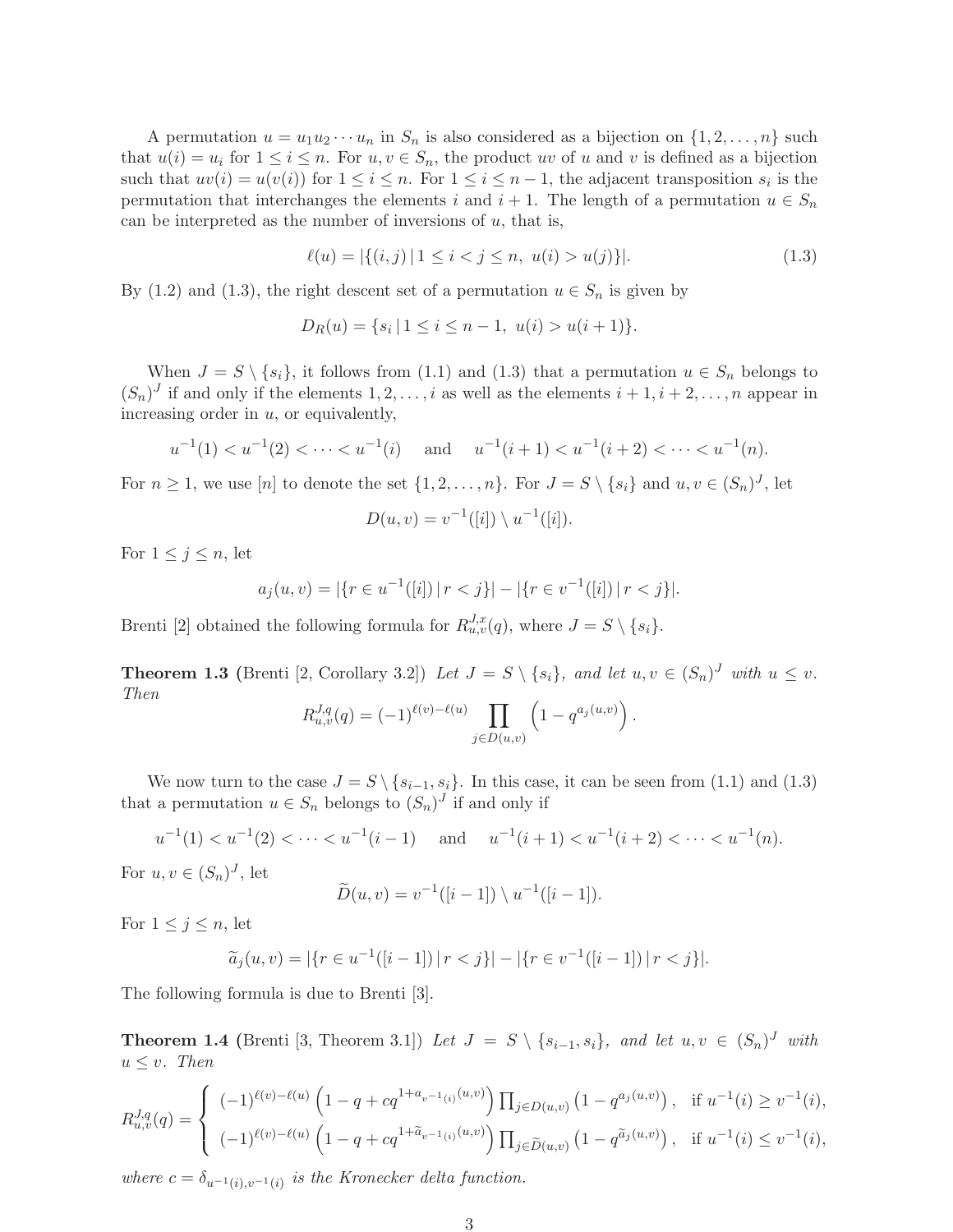It should be noted that the sets  $(S_n)^J$  for  $J = S \setminus \{s_i\}$  and  $J = S \setminus \{s_{i-1}, s_i\}$  are called tight quotients of  $S_n$  by Stembridge [8] in the study of the Bruhat order of Coxeter groups. Therefore, combining Theorem 1.3 and Theorem 1.4 leads to an expression for the parabolic R-polynomials for tight quotients of the symmetric group.

In this paper, we obtain a formula for  $R_{u,v}^{J,x}(q)$ , where  $J = S \setminus \{s_{i-2}, s_{i-1}, s_i\}$  and i appears after  $i-1$  in v. We also conjecture a more general formula for  $R_{u,v}^{J,x}(q)$ , where  $J = S \setminus$  $\{s_k, s_{k+1}, \ldots, s_i\}$  with  $1 \leq k \leq i \leq n-1$  and the elements  $k+1, k+2, \ldots, i$  appear in increasing order in v.

# $\textbf{2} \quad \textbf{A} \ \textbf{formula for} \ R_{u,v}^{J,q}(q) \ \textbf{with} \ J = S \setminus \{s_{i-2}, s_{i-1}, s_i\}$

In this section, we present a formula for  $R_{u,v}^{J,q}(q)$ , where  $J = S \setminus \{s_{i-2}, s_{i-1}, s_i\}$  and v is a permutation in  $(S_n)^J$  such that i appears after  $i-1$  in v. We also give a conjectured formula for  $R_{u,v}^{J,q}(q)$ , where  $J = S \setminus \{s_k, s_{k+1}, \ldots, s_i\}$  with  $1 \leq k \leq i \leq n-1$  and the elements  $k + 1, k + 2, \ldots, i$  appear in increasing order in v.

For  $u, v \in (S_n)^J$  with  $u \leq v$ , our formula for  $R_{u,v}^{J,q}(q)$  relies on a vector of statistics on  $(u, v)$ , denoted  $(a_1(u, v), a_2(u, v), \ldots, a_n(u, v))$ . Notice that a permutation  $u \in S_n$  belongs to  $(S_n)^J$ if and only if the elements  $1, 2, \ldots, i-2$  as well as the elements  $i+1, i+2, \ldots, n$  appear in increasing order in u. To define  $a_i(u, v)$ , we need to consider the positions of the elements  $i-1$ and i in u and v. For convenience, let  $u^{-1} = p_1 p_2 \cdots p_n$  and  $v^{-1} = q_1 q_2 \cdots q_n$ , that is, t appears in position  $p_t$  in u, and appears in position  $q_t$  in v. The following set  $A(u, v)$  is defined based on the relations  $p_{i-1} \ge q_{i-1}$  and  $p_i \ge q_i$ . More precisely,  $A(u, v)$  is a subset of  $\{i-1, i\}$  such that  $i - 1 \in A(u, v)$  if and only if  $p_{i-1} \ge q_{i-1}$ , and  $i \in A(u, v)$  if and only if  $p_i \ge q_i$ . Set

$$
B(u, v) = \{1, 2, \dots, i-2\} \cup A(u, v).
$$

For  $1 \leq j \leq n$ , we define  $a_j(u, v)$  to be the number of elements of  $B(u, v)$  that are contained in  $\{u_1, \ldots, u_{j-1}\}\$  minus the number of elements of  $B(u, v)$  that are contained in  $\{v_1, \ldots, v_{j-1}\}\$ , that is,

$$
a_j(u,v) = |\{r \in u^{-1}(B(u,v)) \mid r < j\}| - |\{r \in v^{-1}(B(u,v)) \mid r < j\}|. \tag{2.1}
$$

For example, let  $n = 9$  and  $i = 5$ , so that  $J = S \setminus \{s_3, s_4, s_5\}$ . Let

$$
u = 416273859 \quad \text{and} \quad v = 671489253 \tag{2.2}
$$

be two permutations in  $(S_9)^J$ . Then we have  $A(u, v) = \{5\}, B(u, v) = \{1, 2, 3, 5\},\$ and

$$
(a_1(u, v), \dots, a_9(u, v)) = (0, 0, 1, 0, 1, 1, 2, 1, 1). \tag{2.3}
$$

The following theorem gives a formula for  $R_{u,v}^{J,q}(q)$ .

**Theorem 2.5** Let  $J = S \setminus \{s_{i-2}, s_{i-1}, s_i\}$ , and let v be a permutation in  $(S_n)^J$  such that i appears after  $i - 1$  in v. Let

$$
D(u, v) = v^{-1}(B(u, v)) \setminus u^{-1}(B(u, v)).
$$
\n(2.4)

Then, for any  $u \in (S_n)^J$  with  $u \leq v$ , we have

$$
R_{u,v}^{J,q}(q) = (-1)^{\ell(v)-\ell(u)} \left(1 - q + \delta_{u^{-1}(i-1),v^{-1}(i-1)} q^{1+a_{v^{-1}(i-1)}(u,v)}\right)
$$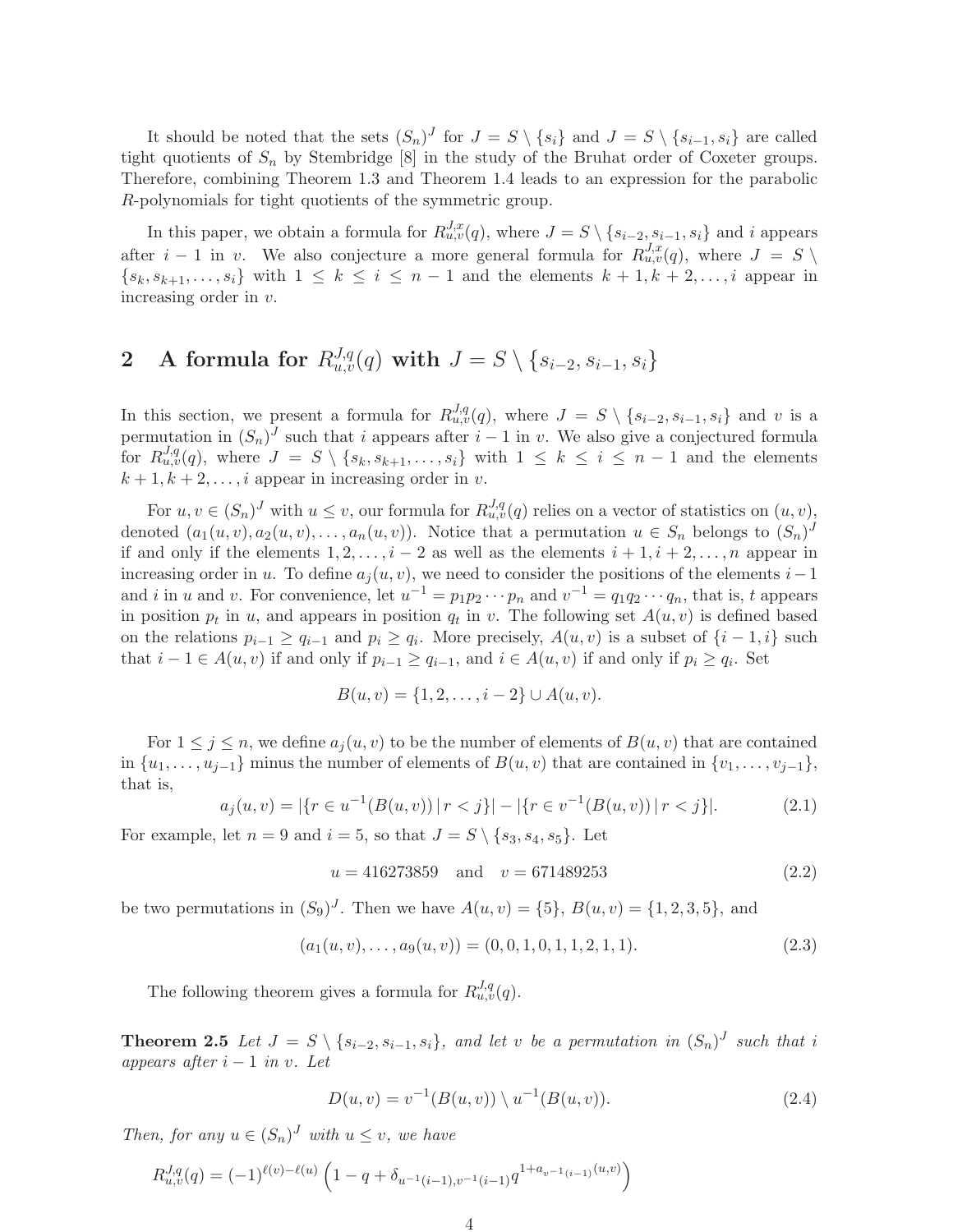$$
\left(1 - q + \delta_{u^{-1}(i), v^{-1}(i)} q^{1 + a_{v^{-1}(i)}(u, v)}\right) \prod_{j \in D(u, v)} \left(1 - q^{a_j(u, v)}\right). \tag{2.5}
$$

Let us give an example for Theorem 2.5. Assume that  $u$  and  $v$  are the permutations as given in (2.2). Then we have  $D(u, v) = \{3, 7, 9\}$ . In view of (2.3), formula (2.5) gives

$$
R_{u,v}^{J,q}(q) = (1-q)^3(1-q^2)(1-q+q^2).
$$

To prove the above theorem, we need a criterion for the relation of two permutations in  $(S_n)^J$  with respect to the Bruhat order. For  $u, v \in (S_n)^J$  and  $1 \le j \le n$ , let

$$
b_{1,j}(u,v) = |\{r \in u^{-1}([i-2]) \mid r < j\}| - |\{r \in v^{-1}([i-2]) \mid r < j\}|,\tag{2.6}
$$

$$
b_{2,j}(u,v) = |\{r \in u^{-1}([i-1]) \mid r < j\}| - |\{r \in v^{-1}([i-1]) \mid r < j\}|,\tag{2.7}
$$

$$
b_{3,j}(u,v) = |\{r \in u^{-1}([i]) \mid r < j\}| - |\{r \in v^{-1}([i]) \mid r < j\}|. \tag{2.8}
$$

The following proposition shows that we can use  $b_{h,j}(u, v)$  with  $h = 1, 2, 3$  and  $1 \leq j \leq n$  to determine whether  $u \leq v$  in the Bruhat order.

**Proposition 2.6** Let  $J = S \setminus \{s_{i-2}, s_{i-1}, s_i\}$ , and let  $u, v \in (S_n)^J$ . Then,  $u \leq v$  if and only if  $b_{h,j}(u, v) \ge 0$  for  $h = 1, 2, 3$  and  $1 \le j \le n$ .

*Proof.* Recall that for  $u, v \in S_n$ , the following statements are equivalent [1, Chapter 2]:

(i)  $u \leq v$ ;

(ii) 
$$
u^{-1} \leq v^{-1}
$$
;

(iii) for any  $1 \leq j \leq n$  and any  $1 \leq t \leq n$ ,

$$
|\{r \in u([t]) \, | \, r < j\}| \ge |\{r \in v([t]) \, | \, r < j\}| \, .
$$

(iv) for any  $1 \leq j \leq n$  and any t such that  $s_t \in D_R(u)$ ,

$$
|\{r \in u([t]) \mid r < j\}| \ge |\{r \in v([t]) \mid r < j\}|.
$$

Therefore, it suffices to show that for  $u, v \in (S_n)^J$ ,  $u^{-1} \le v^{-1}$  if and only if  $b_{h,j}(u, v) \ge 0$  for  $h = 1, 2, 3$  and  $1 \le j \le n$ .

Notice that the elements  $1, 2, \ldots, i-2$  as well as the elements  $i+1, i+2, \ldots, n$  appear in increasing order in u. We see that if  $s_t \in D_R(u^{-1})$ , then t equals  $i-2$ ,  $i-1$ , or i. Thus,  $u^{-1} \le v^{-1}$  if and only if for  $h = 1, 2, 3$  and  $1 \le j \le n$ ,

$$
\left| \{ r \in u^{-1}([i-3+h]) \, | \, r < j \} \right| \ge \left| \{ r \in v^{-1}([i-3+h]) \, | \, r < j \} \right|,
$$

or equivalently,  $u^{-1} \le v^{-1}$  if and only if  $b_{h,j}(u, v) \ge 0$  for  $h = 1, 2, 3$  and  $1 \le j \le n$ . This completes the proof. Г

We are now in a position to present a proof of Theorem 2.5.

*Proof of Theorem 2.5.* Assume that  $J = S \setminus \{s_{i-2}, s_{i-1}, s_i\}$ , and u and v are two permutations in  $(S_n)^J$  such that  $u \leq v$ . Write  $u^{-1} = p_1 p_2 \cdots p_n$  and  $v^{-1} = q_1 q_2 \cdots q_n$ . By the definitions of  $(a_1(u, v), \ldots, a_n(u, v))$  and  $D(u, v)$ , we consider the following four cases:

$$
p_{i-1} \ge q_{i-1} \quad \text{and} \quad p_i \ge q_i,\tag{2.9}
$$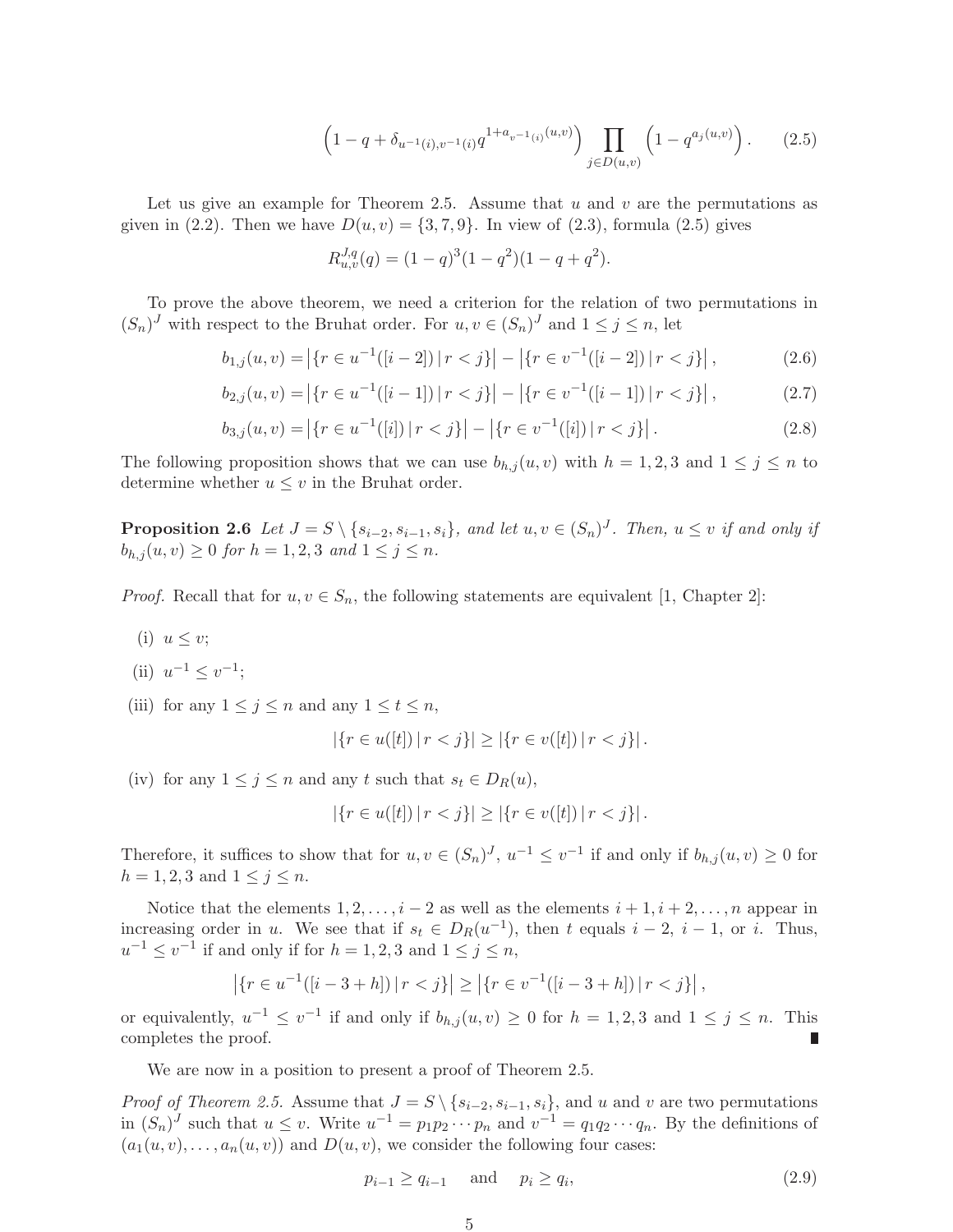$$
p_{i-1} \ge q_{i-1} \quad \text{and} \quad p_i < q_i,\tag{2.10}
$$

$$
p_{i-1} < q_{i-1} \quad \text{and} \quad p_i \ge q_i,\tag{2.11}
$$

$$
p_{i-1} < q_{i-1} \quad \text{and} \quad p_i < q_i. \tag{2.12}
$$

We conduct induction on  $\ell(v)$ . When  $\ell(v) = 0$ , formula (2.5) is obvious. Assume that  $\ell(v) > 0$  and formula (2.5) is true for  $\ell(v) - 1$ . We proceed to prove (2.5) for  $\ell(v)$ . We shall only provide a proof for the case in (2.10). The other cases can be justified by using similar arguments. By (2.1) and (2.10), we see that for  $1 \leq k \leq n$ ,

$$
a_k(u,v) = |\{r \in u^{-1}([i-1]) \mid r < k\}| - |\{r \in v^{-1}([i-1]) \mid r < k\}|. \tag{2.13}
$$

Moreover, by  $(2.4)$  and  $(2.10)$  we find that

$$
D(u, v) = v^{-1}([i - 1]) \setminus u^{-1}([i - 1]).
$$
\n(2.14)

Let  $s_j \in D_R(v)$  be a right descent of v, that is,  $v(j) > v(j+1)$ , where  $1 \leq j \leq n-1$ . Keep in mind that i appears after  $i - 1$  in v, namely,  $q_i > q_{i-1}$ , and that the elements  $1, 2, \ldots, i - 2$ as well as the elements  $i + 1, i + 2, \ldots, n$  appear in increasing order in v. So we get all possible choices of  $v(j)$  and  $v(j + 1)$  as listed in Table 2.1.

| 1   $v(j) > i$ and $v(j+1) = i$           |
|-------------------------------------------|
| 2   $v(j) > i$ and $v(j + 1) = i - 1$     |
| 3   $v(j) > i$ and $v(j + 1) < i - 1$     |
| 4   $v(j) = i$ and $v(j + 1) < i - 1$     |
| 5   $v(j) = i - 1$ and $v(j + 1) < i - 1$ |

Table 2.1: The choices of  $v(j)$  and  $v(j + 1)$  in v.

According to whether  $s_j$  is a right descent of u, we have the following two cases.

Case 1:  $s_j \in D_R(u)$ , that is,  $u(j) > u(j+1)$ . Since the elements  $1, 2, \ldots, i-2$  as well as the elements  $i + 1, i + 2, \ldots, n$  appear in increasing order in u, the possible choices of  $u(j)$  and  $u(j + 1)$  are as given in Table 2.2.

| 1   $u(j) > i$ and $u(j + 1) = i$                |
|--------------------------------------------------|
| 2   $u(j) > i$ and $u(j + 1) = i - 1$            |
| $ 3  u(j) > i$ and $u(j + 1) < i - 1$            |
| 4   $u(j) = i$ and $u(j + 1) = i - 1$            |
| $ 5 $ $u(j) = i$ and $u(j + 1) < i - 1$          |
| $  6   u(j) = i - 1 \text{ and } u(j+1) < i - 1$ |

Table 2.2: The choices of  $u(j)$  and  $u(j + 1)$  in u in Case 1.

We only give a proof for the case when v satisfies Condition 5 in Table 2.1, that is,  $v(j) = i-1$ and  $v(i + 1) < i - 1$ . The remaining cases can be dealt with in the same manner. By the classification of u in Table 2.2, there are six subcases to consider.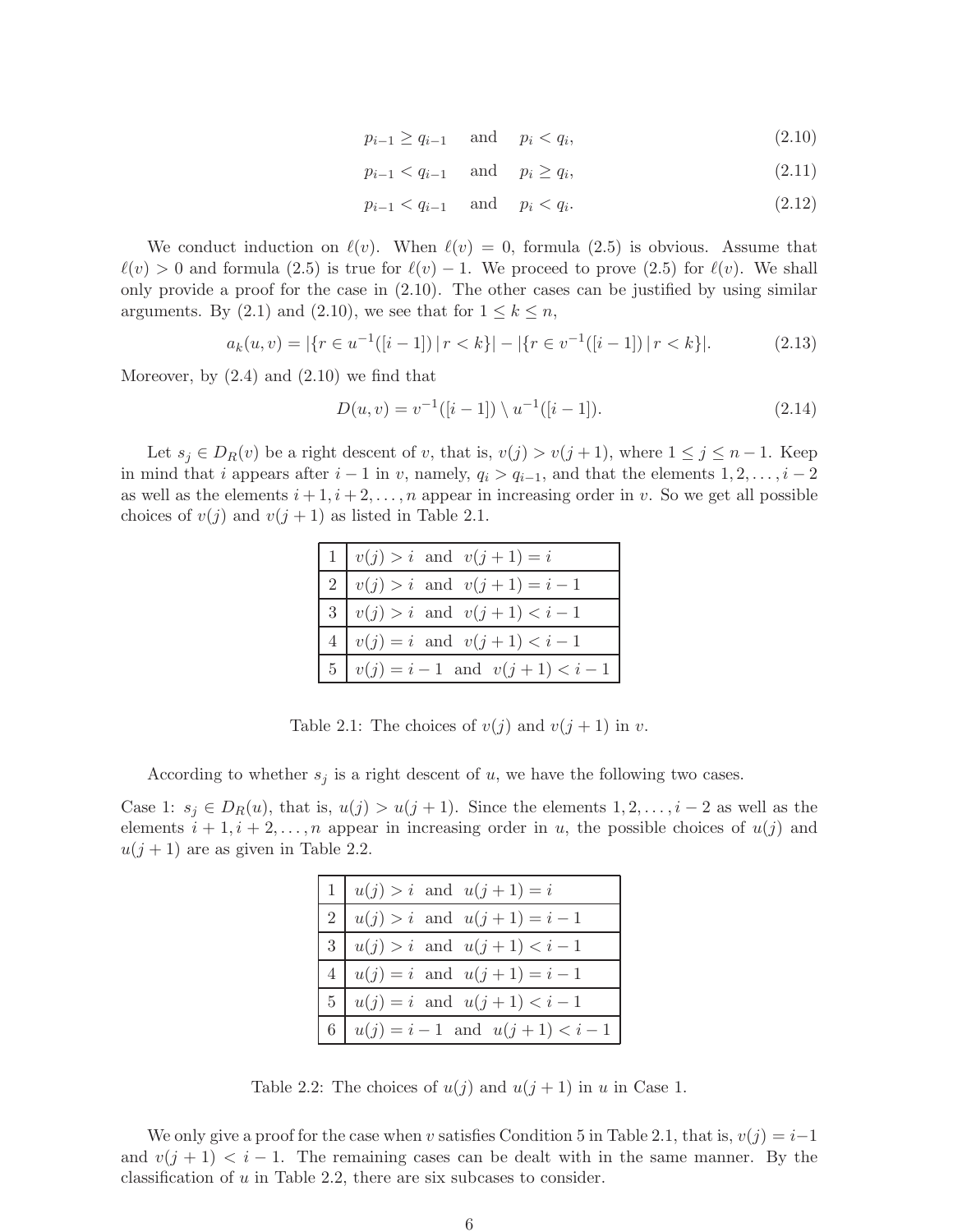Subcase 1:  $u(j) > i$  and  $u(j + 1) = i$ . By (2.1), it is easy to check that for  $1 \leq k \leq n$ ,

$$
a_k(us_j, vs_j) = a_k(u, v).
$$

Moreover, it follows from (2.4) that

$$
D(us_j, vs_j) = D(u, v).
$$

By the induction hypothesis, we deduce that

$$
R_{u,v}^{J,q}(q) = R_{us_j,vs_j}^{J,q}(q)
$$
  
=  $(-1)^{\ell(vs_j) - \ell(us_j)}(1-q)^2 \prod_{k \in D(us_j,vs_j)} \left(1 - q^{a_k(us_j,vs_j)}\right)$   
=  $(-1)^{\ell(v) - \ell(u)}(1-q)^2 \prod_{k \in D(u,v)} \left(1 - q^{a_k(u,v)}\right),$ 

as required.

Subcase 2:  $u(j) > i$  and  $u(j + 1) = i - 1$ . Notice that in this case us<sub>j</sub> and vs<sub>j</sub> satisfy the relation in (2.12). So we have  $B(us_j, vs_j) = [i-2]$ . By (2.1) and (2.4), it is easily verified that for  $1 \leq k \leq n$ ,

$$
a_k(us_j, vs_j) = a_k(u, v),
$$

and

$$
D(us_j, vs_j) = (vs_j)^{-1}([i-2]) \setminus (us_j)^{-1}([i-2])
$$
  
= $v^{-1}([i-1]) \setminus u^{-1}([i-1])$   
= $D(u, v)$ .

By the induction hypothesis, we get

$$
R_{u,v}^{J,q}(q) = R_{us_j,vs_j}^{J,q}(q)
$$
  
=  $(-1)^{\ell(vs_j) - \ell(us_j)}(1-q)^2 \prod_{k \in D(us_j,vs_j)} \left(1 - q^{a_k(us_j,vs_j)}\right)$   
=  $(-1)^{\ell(v) - \ell(u)}(1-q)^2 \prod_{k \in D(u,v)} \left(1 - q^{a_k(u,v)}\right),$ 

which implies  $(2.5)$ .

Subcase 3:  $u(j) > i$  and  $u(j + 1) < i - 1$ . We find that

$$
a_{j+1}(us_j, vs_j) = a_{j+1}(u, v) + 1
$$
 and  $a_k(us_j, vs_j) = a_k(u, v)$ , for  $k \neq j+1$ ,

and

$$
D(us_j, vs_j) = (D(u, v) \setminus \{j\}) \cup \{j+1\}.
$$

Thus, the induction hypothesis yields that

$$
R_{u,v}^{J,q}(q) = R_{us_j,vs_j}^{J,q}(q)
$$
  
=  $(-1)^{\ell(vs_j) - \ell(us_j)}(1-q)^2 \prod_{k \in D(us_j,vs_j)} \left(1 - q^{a_k(us_j,vs_j)}\right)$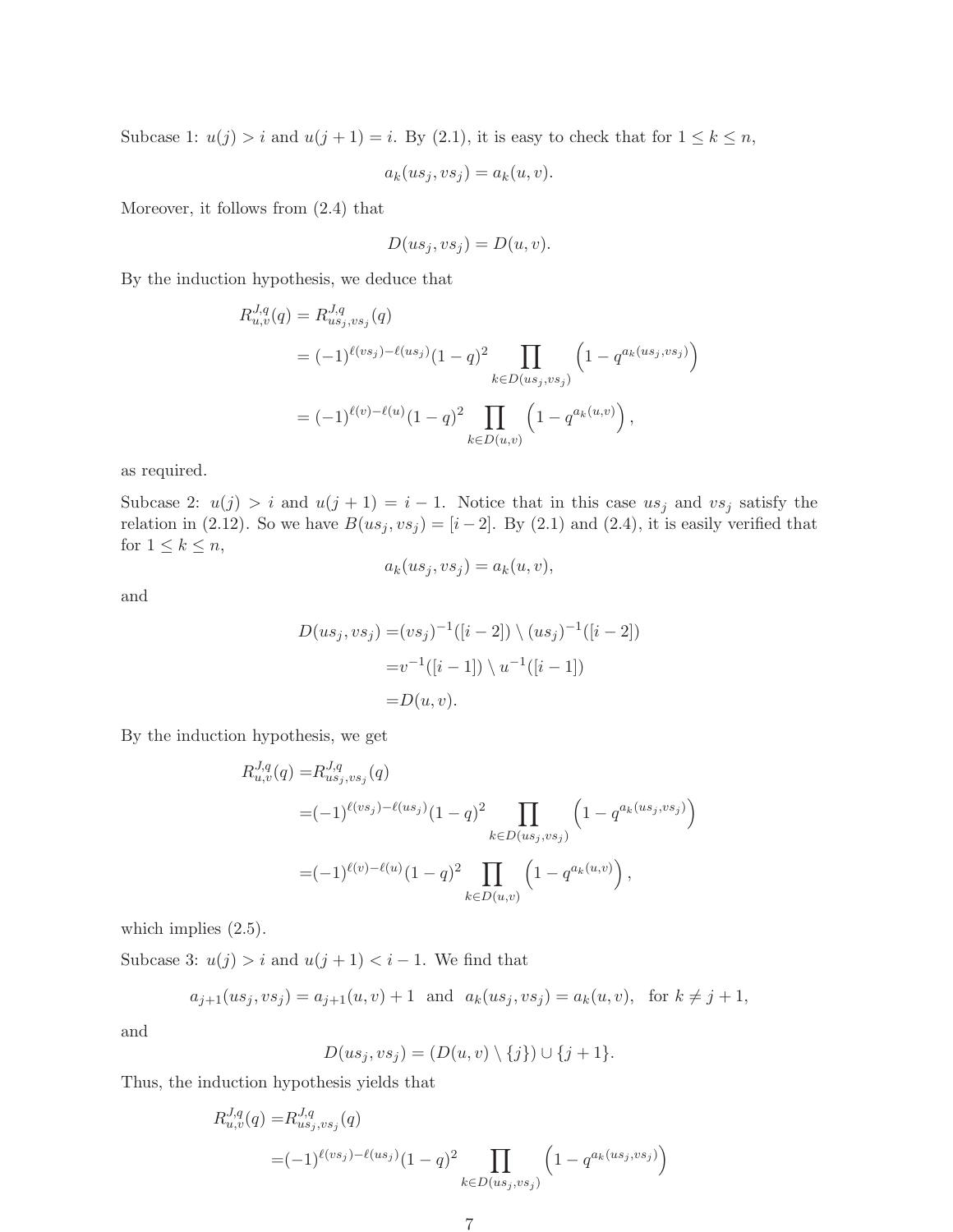$$
=(-1)^{\ell(v)-\ell(u)}(1-q)^2\frac{1-q^{a_{j+1}(us_j,vs_j)}}{1-q^{a_j(u,v)}}\prod_{k\in D(u,v)}\left(1-q^{a_k(u,v)}\right),
$$

which reduces to (2.5), since

$$
a_{j+1}(us_j, vs_j) = a_j(u, v).
$$

Subcase 4:  $u(j) = i$  and  $u(j + 1) = i - 1$ . This case is similar to Subcase 2, and hence the proof is omitted.

Subcase 5:  $u(j) = i$  and  $u(j + 1) < i - 1$ . This case is similar to Subcase 3.

Subcase 6:  $u(j) = i - 1$  and  $u(j + 1) < i - 1$ . For  $1 \leq k \leq n$ , we have

$$
a_k(us_j, vs_j) = a_k(u, v)
$$

and

$$
D(us_j, vs_j) = D(u, v).
$$

By the induction hypothesis, we find that

$$
R_{u,v}^{J,q}(q) = R_{us_j,vs_j}^{J,q}(q)
$$
  
=  $(-1)^{\ell(vs_j) - \ell(us_j} \left(1 - q + q^{1 + a_{j+1}(us_j,vs_j)}\right) \left(1 - q\right)$   

$$
k \in D(us_j,vs_j)
$$
  
 $(2.15)$ 

Noticing the following relation

$$
a_{j+1}(us_j, vs_j) = a_j(u, v),
$$

formula (2.15) can be rewritten as

$$
R_{u,v}^{J,q}(q) = (-1)^{\ell(v)-\ell(u)} \left(1 - q + q^{1+a_j(u,v)}\right) (1-q) \prod_{k \in D(u,v)} \left(1 - q^{a_k(u,v)}\right),
$$

as required.

Case 2:  $s_j \notin D_R(u)$ , that is,  $u(j) < u(j + 1)$ . The possible choices of  $u(j)$  and  $u(j + 1)$  are given in Table 2.3.

| $1   u(j) < u(j+1) < i-1$                |
|------------------------------------------|
| $2   u(j) < u(j+1) = i-1$                |
| $3   u(j) < i-1 \text{ and } u(j+1) = i$ |
| $4   u(j) = i - 1$ and $u(j + 1) = i$    |
| $5   u(j) < i-1$ and $u(j+1) > i$        |
| 6   $u(j) = i - 1$ and $u(j + 1) > i$    |
| $7   i = u(j) < u(j+1)$                  |
| $8   i < u(j) < u(j+1)$                  |

Table 2.3: The choices of  $u(j)$  and  $u(j + 1)$  in u in Case 2.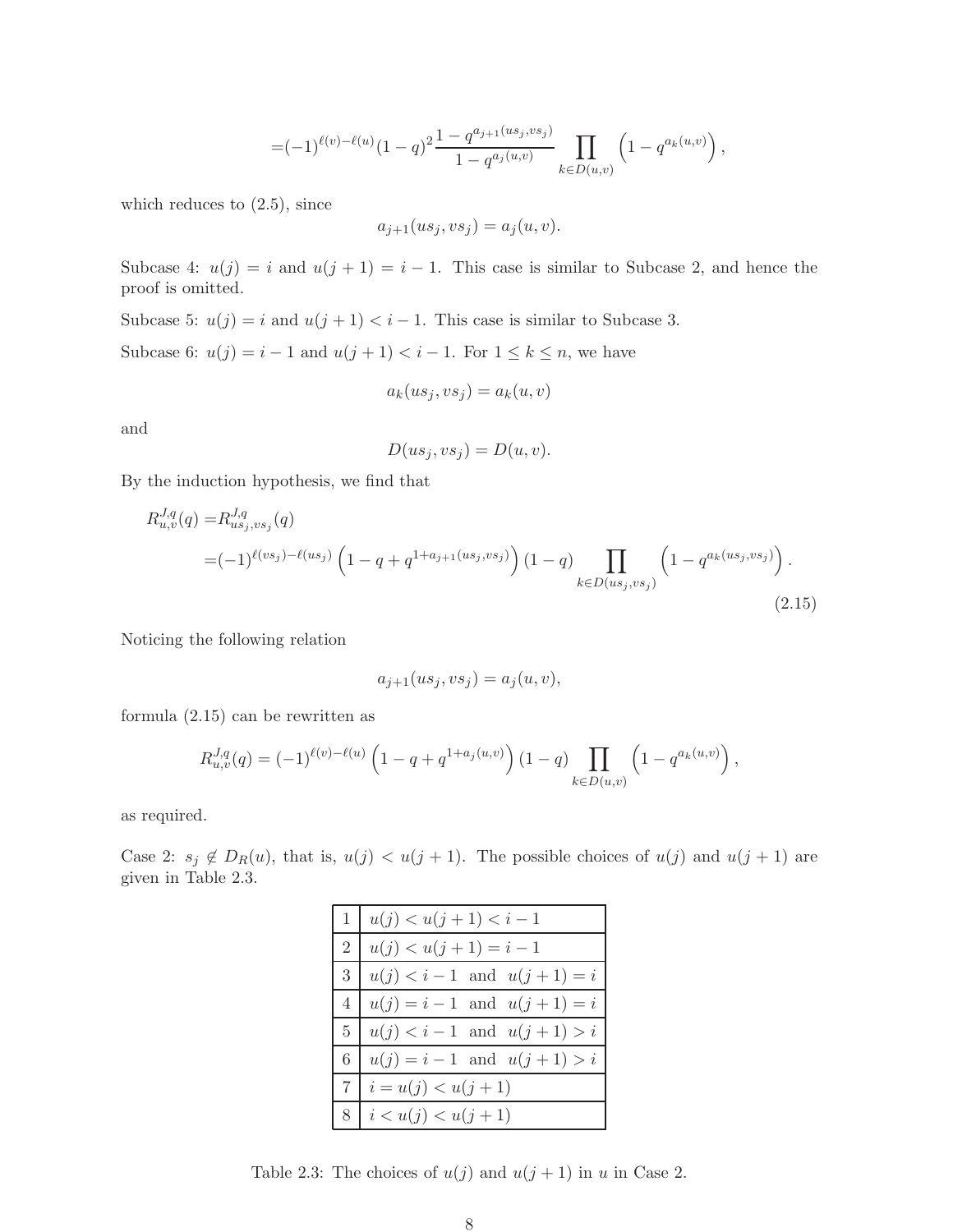We shall provide proofs for three subcases: (i) v satisfies Condition 1 in Table 2.1 and u satisfies Condition 7 in Table 2.3; (ii) v satisfies Condition 3 in Table 2.1 and u satisfies Condition 3 in Table 2.3; (iii) v satisfies Condition 5 in Table 2.1 and u satisfies Condition 3 in Table 2.3. The verifications in other situations are similar or relatively easier.

Subcase (i):  $v(j) > i$ ,  $v(j + 1) = i$ ,  $i = u(j) < u(j + 1)$ . By Theorem 1.1, we have

$$
R_{u,v}^{J,q}(q) = q R_{us_j,vs_j}^{J,q}(q) + (q-1) R_{u,vs_j}^{J,q}(q). \tag{2.16}
$$

We need to compute  $R_{us_j,vs_j}^{J,q}(q)$  and  $R_{u,vs_j}^{J,q}(q)$ . We first compute  $R_{u,vs_j}^{J,q}(q)$ . Notice that u and vs<sub>j</sub> satisfy the relation in (2.9). By (2.1), we obtain that for  $1 \leq k \leq n$ ,

$$
a_k(u, vs_j) = |\{r \in u^{-1}([i]) \mid r < k\}| - |\{r \in (vs_j)^{-1}([i]) \mid r < k\}|
$$
\n
$$
= |\{r \in u^{-1}([i-1]) \mid r < k\}| - |\{r \in v^{-1}([i-1]) \mid r < k\}|
$$
\n
$$
= a_k(u, v).
$$

Moreover, by (2.4) we have

$$
D(u, vs_j) = (vs_j)^{-1}([i]) \setminus u^{-1}([i])
$$
  
=  $v^{-1}([i - 1]) \setminus u^{-1}([i - 1])$   
=  $D(u, v)$ .

By the induction hypothesis, we deduce that

$$
R_{u,vs_j}^{J,q}(q) = (-1)^{\ell(vs_j) - \ell(u)} \left(1 - q + \delta_{u^{-1}(i-1),(vs_j)^{-1}(i-1)} q^{1 + a_{(vs_j)^{-1}(i-1)}(u,vs_j)}\right)
$$

$$
\left(1 - q + q^{1 + a_j(u,vs_j)}\right) \prod_{k \in D(u,vs_j)} \left(1 - q^{a_k(u,vs_j)}\right)
$$

$$
= (-1)^{\ell(v) - \ell(u) - 1} \left(1 - q + \delta_{u^{-1}(i-1),v^{-1}(i-1)} q^{1 + a_{v^{-1}(i-1)}(u,v)}\right)
$$

$$
\left(1 - q + q^{1 + a_j(u,v)}\right) \prod_{k \in D(u,v)} \left(1 - q^{a_k(u,v)}\right).
$$
(2.17)

To compute  $R_{us_j,vs_j}^{J,q}(q)$ , we consider two cases according to whether  $us_j \leq vs_j$ . First, we assume that  $us_j \leq vs_j$ . Since  $us_j$  and  $vs_j$  satisfy the relation in (2.9), by (2.1) we see that

$$
a_{j+1}(us_j, vs_j) = a_{j+1}(u, v) - 1 \text{ and } a_k(us_j, vs_j) = a_k(u, v), \text{ for } k \neq j+1.
$$
 (2.18)

Moreover, by (2.4) we get

$$
D(us_j, vs_j) = (vs_j)^{-1}([i]) \setminus (us_j)^{-1}([i])
$$
  
=  $D(u, v) \cup \{j\}.$  (2.19)

Combining (2.18) and (2.19) and applying the induction hypothesis, we deduce that

$$
R_{us_j, vs_j}^{J, q}(q) = (-1)^{\ell(vs_j) - \ell(us_j)} \left(1 - q + \delta_{(us_j)^{-1}(i-1),(vs_j)^{-1}(i-1)}q^{1 + a_{(vs_j)^{-1}(i-1)}(us_j, vs_j)}\right)
$$

$$
(1 - q) \prod_{k \in D(us_j, vs_j)} \left(1 - q^{a_k(us_j, vs_j)}\right)
$$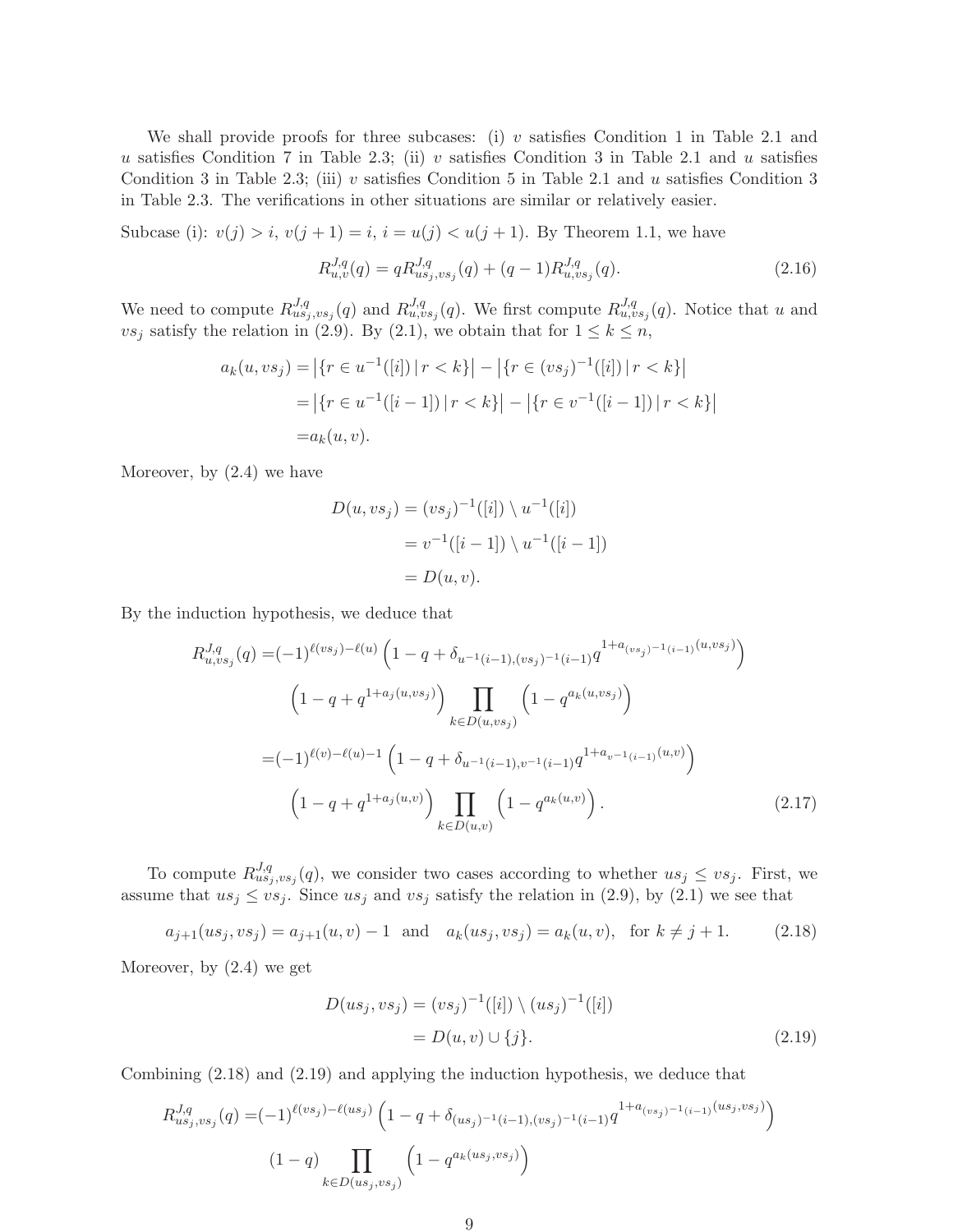$$
=(-1)^{\ell(v)-\ell(u)} \left(1-q+\delta_{u^{-1}(i-1),v^{-1}(i-1)}q^{1+a_{v^{-1}(i-1)}(u,v)}\right)
$$

$$
(1-q)\left(1-q^{a_j(u,v)}\right) \prod_{k \in D(u,v)} \left(1-q^{a_k(u,v)}\right).
$$
(2.20)

Substituting  $(2.17)$  and  $(2.20)$  into  $(2.16)$ , we obtain that

$$
R_{u,v}^{J,q}(q) = q R_{us_j,vs_j}^{J,q}(q) + (q-1)R_{u,vs_j}^{J,q}(q)
$$
  
\n
$$
= (-1)^{\ell(v)-\ell(u)} \left( q \left( 1 - q^{a_j(u,v)} \right) + \left( 1 - q + q^{1+a_j(u,v)} \right) \right)
$$
  
\n
$$
(1-q) \left( 1 - q + \delta_{u^{-1}(i-1),v^{-1}(i-1)} q^{1+a_{v^{-1}(i-1)}(u,v)} \right) \prod_{k \in D(u,v)} \left( 1 - q^{a_k(u,v)} \right)
$$
  
\n
$$
= (-1)^{\ell(v)-\ell(u)} (1-q) \left( 1 - q + \delta_{u^{-1}(i-1),v^{-1}(i-1)} q^{1+a_{v^{-1}(i-1)}(u,v)} \right)
$$
  
\n
$$
\prod_{k \in D(u,v)} \left( 1 - q^{a_k(u,v)} \right).
$$

We now consider the case  $us_j \not\leq vs_j$ . In this case, we claim that

$$
a_j(u,v) = 0.\t\t(2.21)
$$

By  $(2.6)-(2.8)$ , it can be checked that for  $1 \leq k \leq n$ ,

$$
b_{1,k}(us_j, vs_j) = b_{1,k}(u, v)
$$
 and  $b_{2,k}(us_j, vs_j) = b_{2,k}(u, v)$ ,

and

$$
b_{3,j+1}(us_j, vs_j) = b_{3,j+1}(u, v) - 2
$$
 and  $b_{3,k}(us_j, vs_j) = b_{3,k}(u, v)$ , for  $k \neq j+1$ .

Since  $us_j \nleq vs_j$ , by Proposition 2.6, we see that  $b_{3,j+1}(u, v) - 2 < 0$ . On the other hand, since  $j+1 \in [v^{-1}([i])$  but  $j+1 \notin u^{-1}([i])$ , we have  $b_{3,j+1}(u,v) > 0$ . So we get  $b_{3,j+1}(u,v) = 1$ . Therefore,

$$
a_j(u, v) = b_{3,j+1}(u, v) - 1 = 0.
$$

This proves the claim in (2.21).

Combining  $(2.17)$  and  $(2.21)$ , we obtain that

$$
R_{u,v}^{J,q}(q) = (q-1)R_{u,vs_j}^{J,q}(q)
$$
  
=  $(-1)^{\ell(v)-\ell(u)}(1-q)\left(1-q+\delta_{u^{-1}(i-1),v^{-1}(i-1)}q^{1+a_{v^{-1}(i-1)}(u,v)}\right)\prod_{k\in D(u,v)}\left(1-q^{a_k(u,v)}\right).$ 

Subcase (ii):  $v(j) > i$ ,  $v(j+1) < i-1$ ,  $u(j) < i-1$  and  $u(j+1) = i$ . By Theorem 1.1, we have

$$
R_{u,v}^{J,q}(q) = q R_{us_j,vs_j}^{J,q}(q) + (q-1) R_{u,vs_j}^{J,q}(q). \tag{2.22}
$$

We need to compute  $R_{us_j,vs_j}^{J,q}(q)$  and  $R_{u,vs_j}^{J,q}(q)$ . We first compute  $R_{u,vs_j}^{J,q}(q)$ . Using (2.1), we get

 $a_{j+1}(u, vs_j) = a_{j+1}(u, v) - 1$  and  $a_k(u, vs_j) = a_k(u, v)$ , for  $k \neq j+1$ .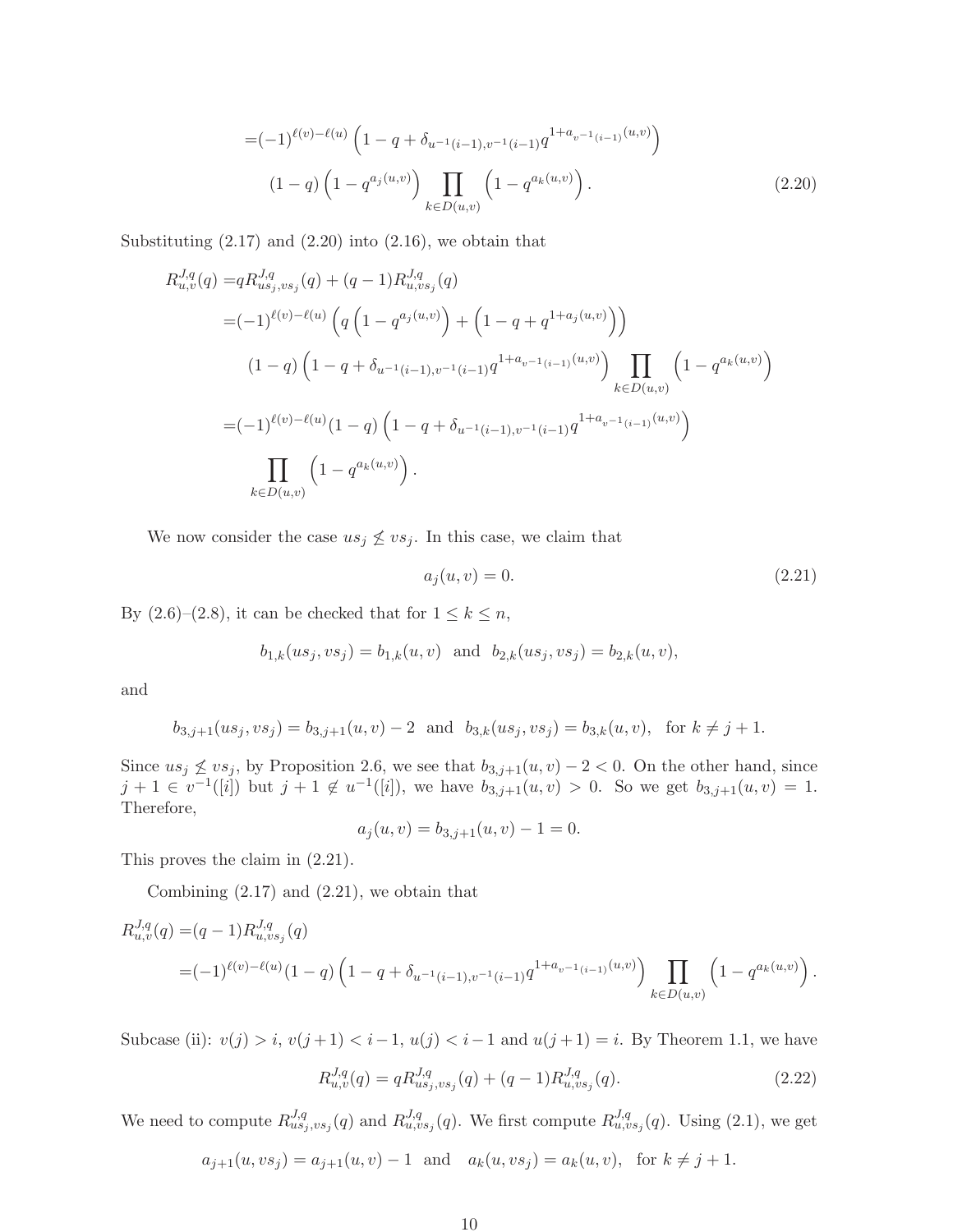Moreover, by (2.4) we have

$$
D(u, vs_j) = D(u, v) \setminus \{j+1\}.
$$

By the induction hypothesis, we deduce that

$$
R_{u,vs_j}^{J,q}(q) = (-1)^{\ell(vs_j) - \ell(u)} \left(1 - q + \delta_{u^{-1}(i-1),(vs_j)^{-1}(i-1)} q^{1 + a_{(vs_j)^{-1}(i-1)}(u,vs_j)}\right)
$$
  

$$
(1-q) \prod_{k \in D(u,vs_j)} \left(1 - q^{a_k(u,vs_j)}\right)
$$
  

$$
= (-1)^{\ell(v) - \ell(u) - 1} \left(1 - q + \delta_{u^{-1}(i-1),v^{-1}(i-1)} q^{1 + a_{v^{-1}(i-1)}(u,v)}\right) (1-q)
$$
  

$$
\frac{1}{1 - q^{a_{j+1}(u,v)}} \prod_{k \in D(u,v)} \left(1 - q^{a_k(u,v)}\right).
$$
 (2.23)

To compute  $R_{us_j,vs_j}^{J,q}(q)$ , we consider two cases according to whether  $us_j \leq vs_j$ . First, we assume that  $us_j \leq vs_j$ . In view of  $(2.1)$ , it is easy to check that

$$
a_{j+1}(us_j, vs_j) = a_{j+1}(u, v) - 2
$$
 and  $a_k(us_j, vs_j) = a_k(u, v)$ , for  $k \neq j+1$ .

Moreover, it follows from (2.4) that

$$
D(us_j, vs_j) = (D(u, v) \setminus \{j+1\}) \cup \{j\}.
$$

By the induction hypothesis, we obtain that

$$
R_{us_j, vs_j}^{J,q}(q) = (-1)^{\ell(vs_j) - \ell(us_j)} \left(1 - q + \delta_{(us_j)^{-1}(i-1),(vs_j)^{-1}(i-1)}q^{1 + a_{(vs_j)^{-1}(i-1)}(us_j, vs_j)}\right)
$$
  

$$
(1 - q) \prod_{k \in D(us_j, vs_j} \left(1 - q^{a_k(us_j, vs_j)}\right)
$$
  

$$
= (-1)^{\ell(v) - \ell(u)} \left(1 - q + \delta_{u^{-1}(i-1), v^{-1}(i-1)}q^{1 + a_{v^{-1}(i-1)}(u, v)}\right) (1 - q)
$$
  

$$
\frac{1 - q^{a_j(us_j, vs_j)}}{1 - q^{a_{j+1}(u, v)}} \prod_{k \in D(u, v)} \left(1 - q^{a_k(u, v)}\right).
$$
 (2.24)

Substituting (2.23) and (2.24) into (2.22) and noticing the following relation

$$
a_j(us_j, vs_j) = a_{j+1}(u, v) - 1,
$$

we are led to formula (2.5).

We now consider the case  $us_j \nleq vs_j$ . In this case, we claim that

$$
a_{j+1}(u,v) = 1.\t\t(2.25)
$$

By  $(2.6)$ – $(2.8)$ , it is easily seen that

$$
b_{1,j+1}(us_j, vs_j) = b_{1,j+1}(u, v) - 2 \text{ and } b_{1,k}(us_j, vs_j) = b_{1,k}(u, v), \text{ for } k \neq j+1,
$$
 (2.26)

$$
b_{2,j+1}(us_j, vs_j) = b_{2,j+1}(u, v) - 2 \text{ and } b_{2,k}(us_j, vs_j) = b_{2,k}(u, v), \text{ for } k \neq j+1,
$$
 (2.27)

$$
b_{3,j+1}(us_j, vs_j) = b_{3,j+1}(u, v) - 1 \text{ and } b_{3,k}(us_j, vs_j) = b_{3,k}(u, v), \text{ for } k \neq j+1.
$$
 (2.28)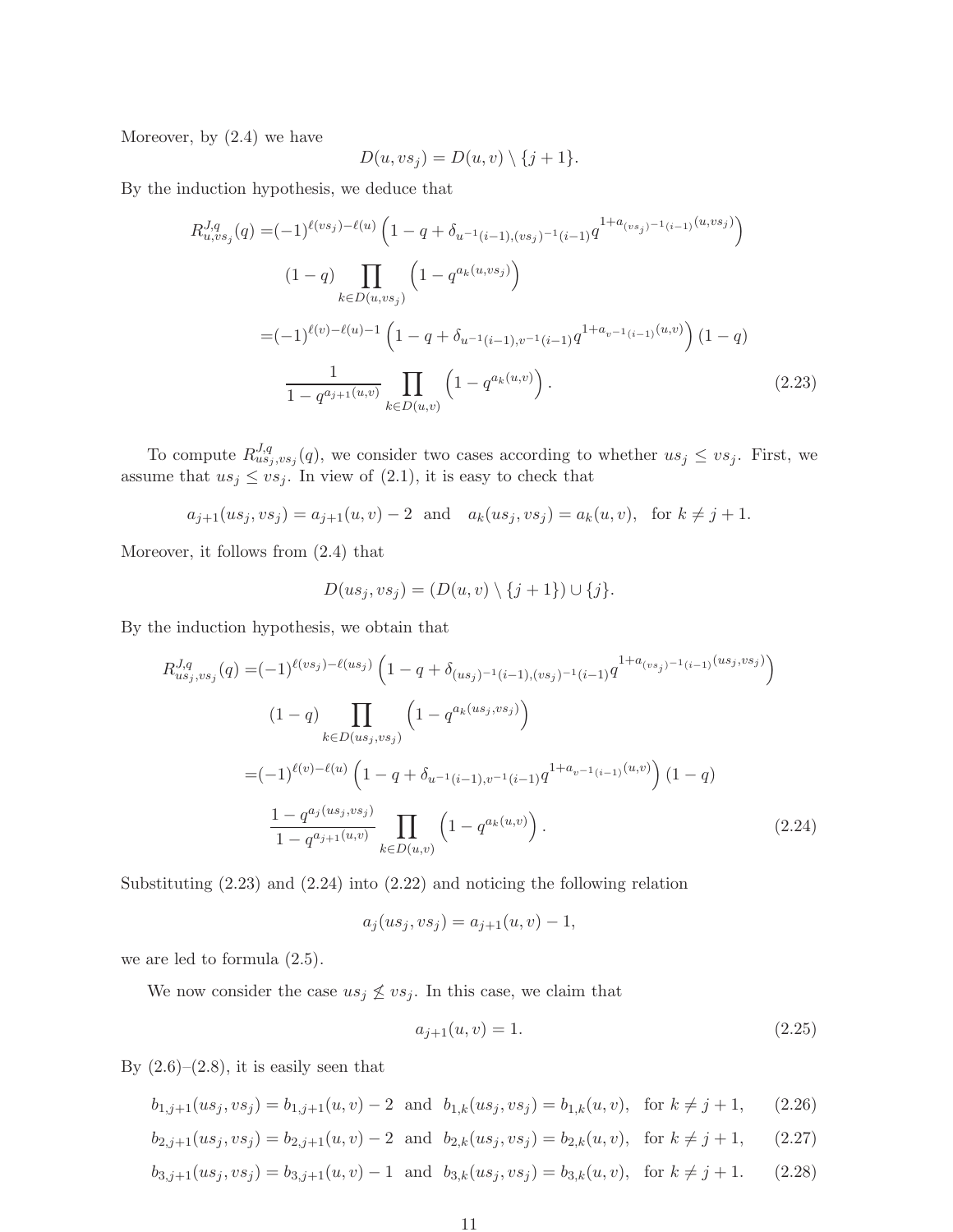It is clear that  $a_{j+1}(u, v) = b_{2,j+1}(u, v)$ . So the claim in (2.25) reduces to

$$
b_{2,j+1}(u,v) = 1.
$$

Since  $j \notin v^{-1}([i-1])$  but  $j \in u^{-1}([i-1])$ , we have  $b_{2,j+1}(u, v) > 0$ . Suppose to the contrary that  $b_{2,j+1}(u, v) > 1$ . In the notation  $u^{-1} = p_1 p_2 \cdots p_n$  and  $v^{-1} = q_1 q_2 \cdots q_n$ , we have the following two cases.

Case (a):  $p_{i-1} < j$ . By (2.10), we see that  $q_{i-1} < j$  and

$$
b_{1,j+1}(u,v) = b_{2,j+1}(u,v) > 1.
$$

On the other hand, since  $j \notin v^{-1}([i])$  but  $j \in u^{-1}([i])$ , we have  $b_{3,j+1}(u, v) > 0$ . Hence we conclude that  $b_{h,k}(us_j, vs_j) \geq 0$  for  $h = 1, 2, 3$  and  $1 \leq k \leq n$ . By Proposition 2.6, we get  $us_j \leq vs_j$ , contradicting the assumption  $us_j \nleq vs_j$ .

Case (b):  $p_{i-1} > j$ . In this case, we find that if  $q_{i-1} > j$ , then

$$
b_{1,j+1}(u,v) = b_{2,j+1}(u,v) > 1,
$$

whereas if  $q_{i-1} < j$ , then

$$
b_{1,j+1}(u,v) > b_{2,j+1}(u,v) > 1.
$$

Note that in Case (a), we have shown that  $b_{3,j+1}(u, v) > 0$ . So, we obtain that  $b_{h,k}(us_j, vs_j) \geq 0$ for  $h = 1, 2, 3$  and  $1 \leq k \leq n$ . Thus we have  $us_j \leq vs_j$ , contradicting the assumption  $us_j \nleq vs_j$ . This proves the claim in  $(2.25)$ . Substituting  $(2.25)$  into  $(2.23)$ , we arrive at  $(2.5)$ .

Subcase (iii):  $v(j) = i - 1$ ,  $v(j + 1) < i - 1$ ,  $u(j) < i - 1$  and  $u(j + 1) = i$ . By Theorem 1.1, we have

$$
R_{u,v}^{J,q}(q) = q R_{us_j,vs_j}^{J,q}(q) + (q-1) R_{u,vs_j}^{J,q}(q). \tag{2.29}
$$

We need to compute  $R_{us_j,vs_j}^{J,q}(q)$  and  $R_{u,vs_j}^{J,q}(q)$ . By (2.1), we see that for  $1 \leq k \leq n$ ,

$$
a_k(u, vs_j) = a_k(u, v).
$$

Moreover, by  $(2.4)$  we have

$$
D(u, vs_j) = D(u, v).
$$

By the induction hypothesis, we obtain that

$$
R_{u, vs_j}^{J,q}(q) = (-1)^{\ell(vs_j) - \ell(u)} (1-q)^2 \prod_{k \in D(u, vs_j)} \left(1 - q^{a_k(u, vs_j)}\right)
$$

$$
= (-1)^{\ell(v) - \ell(u) - 1} (1-q)^2 \prod_{k \in D(u, v)} \left(1 - q^{a_k(u, v)}\right).
$$
(2.30)

To compute  $R_{us_j,vs_j}^{J,q}(q)$ , we claim that  $us_j \leq vs_j$ . By  $(2.6)-(2.8)$ , we see that

$$
b_{1,j+1}(us_j, vs_j) = b_{1,j+1}(u, v) - 2 \text{ and } b_{1,k}(us_j, vs_j) = b_{1,k}(u, v), \text{ for } k \neq j+1,
$$
 (2.31)

$$
b_{2,j+1}(us_j, vs_j) = b_{2,j+1}(u, v) - 1 \text{ and } b_{2,k}(us_j, vs_j) = b_{2,k}(u, v), \text{ for } k \neq j+1,
$$
 (2.32)

$$
b_{3,k}(us_j, vs_j) = b_{3,k}(u, v), \text{ for } 1 \le k \le n.
$$
\n(2.33)

Since  $j+1 \in v^{-1}([i-1])$  but  $j+1 \notin u^{-1}([i-1])$ , we have  $b_{2,j+1}(u,v) > 0$ , which implies that

$$
b_{2,j+1}(us_j, vs_j) = b_{2,j+1}(u, v) - 1 \ge 0.
$$
\n(2.34)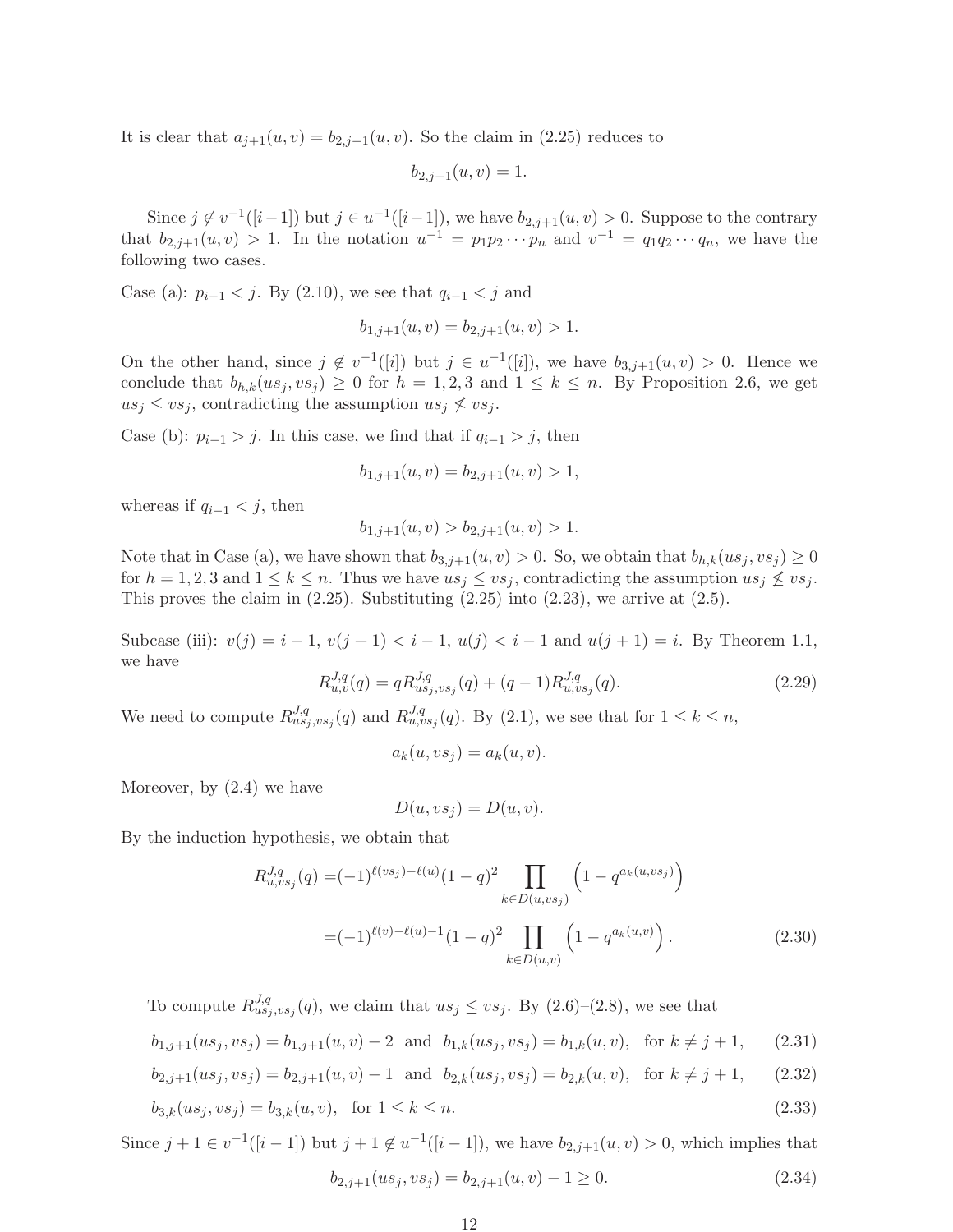Moreover, since  $p_{i-1} \ge q_{i-1} = j$ , we have  $p_{i-1} > j$ . So, we deduce that

$$
b_{1,j+1}(u,v) = b_{2,j+1}(u,v) + 1 > 1,
$$

and hence

$$
b_{1,j+1}(us_j, vs_j) = b_{1,j+1}(u, v) - 2 \ge 0.
$$
\n(2.35)

Therefore, for  $h = 1, 2, 3$  and  $1 \leq k \leq n$ ,

$$
b_{h,k}(us_j, vs_j) \ge 0,
$$

which together with Proposition 2.6 yields that  $us_j \leq vs_j$ . This proves the claim.

By  $(2.1)$  and  $(2.4)$ , it is easily verified that

$$
a_{j+1}(us_j, vs_j) = a_{j+1}(u, v) - 1
$$
 and  $a_k(us_j, vs_j) = a_k(u, v)$ , for  $k \neq j+1$ 

and

$$
D(us_j, vs_j) = (D(u, v) \setminus \{j+1\}) \cup \{j\}.
$$

By the induction hypothesis, we deduce that

$$
R_{us_j, vs_j}^{J,q}(q) = (-1)^{\ell(vs_j) - \ell(us_j)} (1-q)^2 \prod_{k \in D(us_j, vs_j)} \left(1 - q^{a_k(us_j, vs_j)}\right)
$$
  
= 
$$
(-1)^{\ell(v) - \ell(u)} (1-q)^2 \frac{1 - q^{a_j(us_j, vs_j)}}{1 - q^{a_{j+1}(u,v)}} \prod_{k \in D(u,v)} \left(1 - q^{a_k(u,v)}\right).
$$
 (2.36)

Since  $a_i(us_j,vs_j) = a_{j+1}(u,v)$ , formula (2.36) becomes

$$
R_{us_j, vs_j}^{J,q}(q) = (-1)^{\ell(v) - \ell(u)} (1-q)^2 \prod_{k \in D(u,v)} \left(1 - q^{a_k(u,v)}\right)
$$
 (2.37)

Substituting  $(2.30)$  and  $(2.37)$  into  $(2.29)$ , we are led to  $(2.5)$ . This completes the proof. г

We conclude this paper with a conjectured formula for  $R_{u,v}^{J,q}(q)$ , where

$$
J = S \setminus \{s_k, s_{k+1}, \ldots, s_i\}
$$

with  $1 \leq k \leq i \leq n-1$  and  $k+1, k+2, \ldots, i$  appear in increasing order in v. By (1.1) and (1.3), a permutation  $u \in S_n$  belongs to  $(S_n)^J$  if and only if the elements  $1, 2, ..., k$  as well as the elements  $i+1, i+2, \ldots, n$  appear in increasing order in u. Let  $u, v$  be two permutations in  $(S_n)^J$ . Write  $u^{-1} = p_1 p_2 \cdots p_n$  and  $v^{-1} = q_1 q_2 \cdots q_n$ . Let

$$
A(u, v) = \{t \mid k + 1 \le t \le i, \ p_t \ge q_t\}.
$$

Set  $B(u, v)$  to be the union of  $\{1, 2, \ldots, k\}$  and  $A(u, v)$ . Based on the set  $B(u, v)$ , we define  $a_j(u, v)$  and  $D(u, v)$  in the same way as in (2.1) and (2.4), respectively.

The following conjecture has been verified for  $n \leq 8$ .

**Conjecture 2.7** Let  $J = S \setminus \{s_k, s_{k+1}, \ldots, s_i\}$ , and v be a permutation in  $(S_n)^J$  such that  $k+1, k+2, \ldots, i$  appear in increasing order in v. Then, for any  $u \in (S_n)^J$  with  $u \leq v$ , we have

$$
R_{u,v}^{J,q}(q) = (-1)^{\ell(v)-\ell(u)} \prod_{t=k+1}^i \left(1 - q + \delta_{u^{-1}(t),v^{-1}(t)} q^{1+a_{v^{-1}(t)}(u,v)}\right) \prod_{j \in D(u,v)} \left(1 - q^{a_j(u,v)}\right).
$$